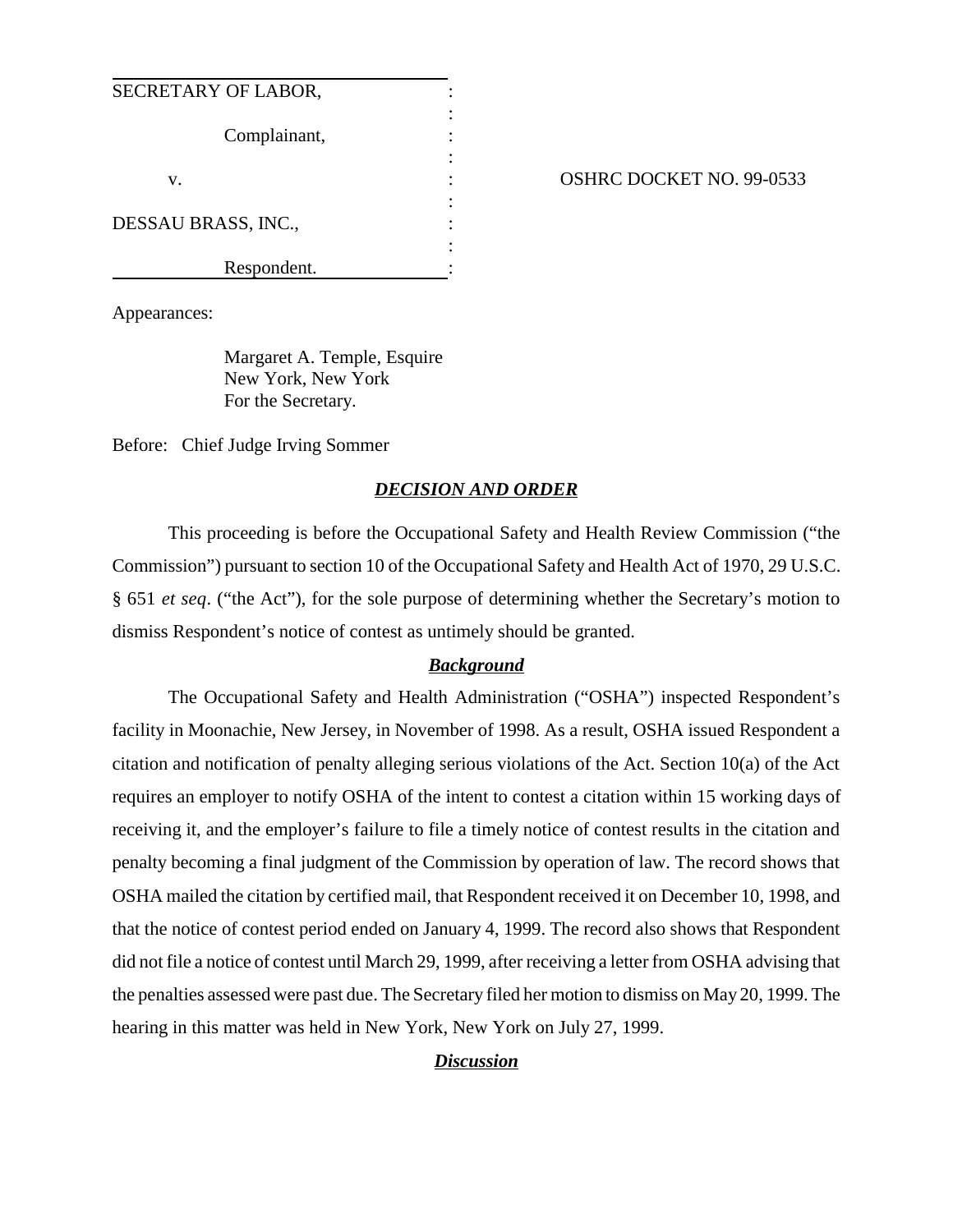The record plainly shows that Respondent did not file its notice of contest until after the 15 day contest period had ended. An otherwise untimely notice of contest may be accepted where the Secretary's deception or failure to follow proper procedures caused the delay in filing. An employer is also entitled to relief if it shows the Commission's final order was entered as a result of "mistake, inadvertence, surprise, or excusable neglect" or "any other reason justifying relief," including mitigating circumstances such as absence, illness or a disability which would prevent a party from protecting its interests. *See* Fed. R. Civ. P. 60(b); *Branciforte Builders, Inc.*, 9 BNA OSHC 2113 (No. 80-1920, 1981). There is no evidence and no contention that the Secretary was deceptive or failed to follow proper procedures in this matter. Rather, Respondent concedes the lateness of its notice of contest and, in essence, requests that the late filing be excused under the circumstances.

No representative of Respondent made an appearance at the hearing. However, in the company's notice of contest letter, Mr. Howard Dessau indicates that all of the violations found during the inspection were abated as required. He also indicates that this was Respondent's first experience with OSHA and that company officials did not understand the 15-day notice of contest filing requirement. Finally, Mr. Dessau indicates that paying the assessed penalties would present a financial hardship for the company and requests that the penalty assessment be "reversed."

The citation issued to Respondent, and the cover letter accompanying it, explain the 15-day contest period. The cover letter states, in the first paragraph on page 1, that:

You must abate the violations referred to in this Citation by the dates listed and pay the penalties proposed, unless within 15 working days ... from your receipt of this Citation and Notification of Penalty you mail a notice of contest to the U.S. Department of Labor Area Office at the address shown above. Please refer to the enclosed booklet (OSHA 3000) which outlines your rights and responsibilities and which should be read in conjunction with this form.

The cover letter also states, on page 2, the following:

**Right to Contest** - You have the right to contest this Citation and Notification of Penalty. You may contest all citation items or only individual items. You may also contest proposed penalties and/or abatement dates without contesting the underlying violations. **Unless you inform the Area Director in writing that you intend to contest the citation(s) and/or proposed penalty(ies) within 15 working days after receipt, the citation(s) and the proposed penalty(ies) will become a final order of the Occupational Safety and Health Review Commission and may not be reviewed by any court or agency.**